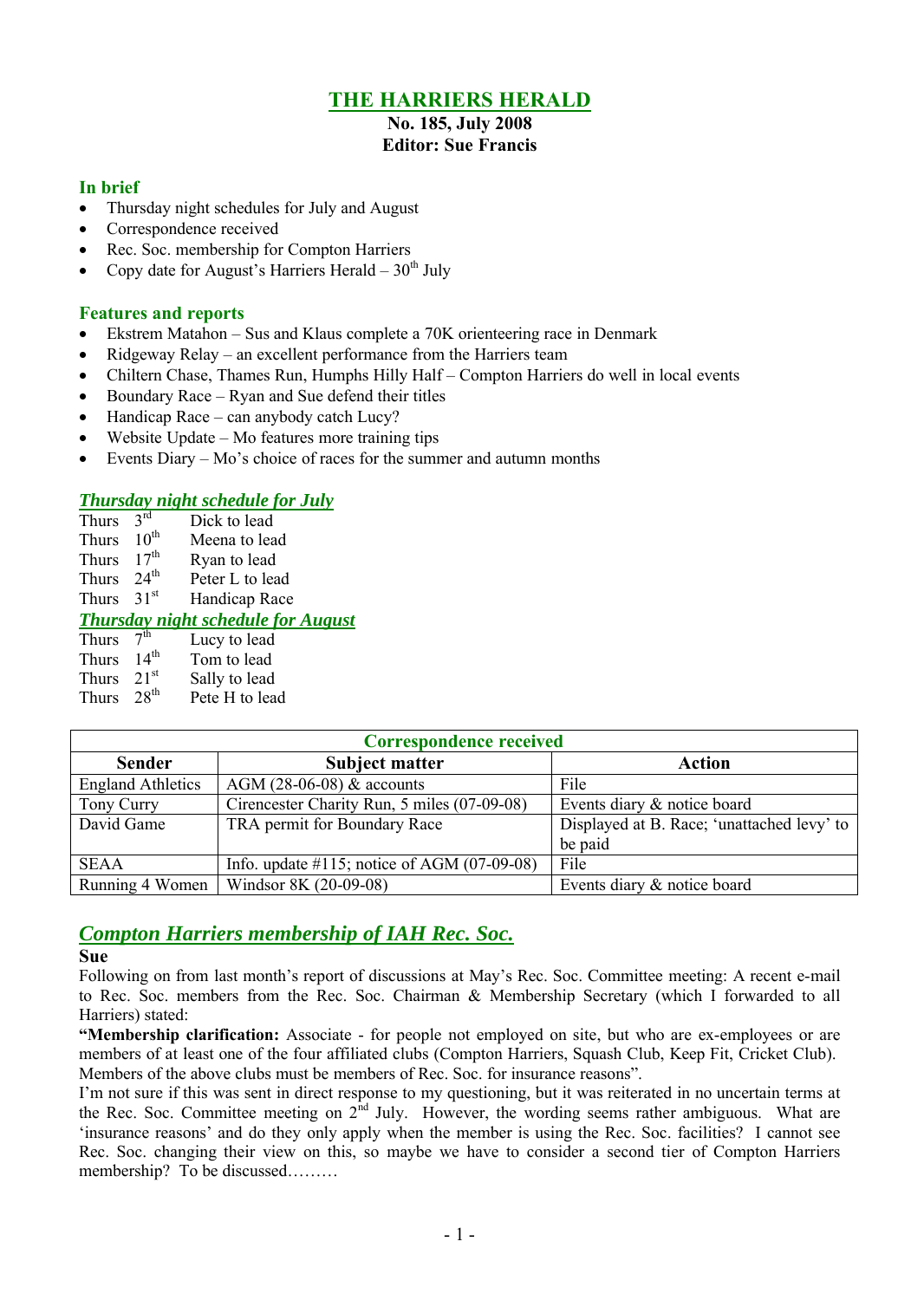# *Ekstrem Matahon, Denmark* **Sus**

After several weeks training running with my backpack containing old towels and hand weights, I was now ready for my first orienteering/camp race with Klaus my brother. Eleven mixed teams of two were on the start line at 5 p.m. on the most glorious summer evening in Denmark. The first 6 checkpoints were in a city so they were easy to find which gave us some confidence. The remaining 31 check points on that day were out in the woods, which proved to be slightly more challenging but we were a good team; Klaus had the map and the compass and I kept feeding him with what we were passing as we were running (not literally though). We were concerned that we would not be able to find all checkpoints before it got dark and we would have to retire to the night camp and incur penalty points, but we worked our way through bog land where no man had ever sat his foot before, crawled through thick pine woods and swam across lakes and managed astonishingly to retrieve them all. We reached the camp at 9:51 p.m., set up our tent, had our "gourmet dinner" and went to sleep. Though I did not sleep for more than 4 hours I felt reasonably ok the next morning. At 8:00 a.m. we were ready again on the start line to attack the next testing day. The  $2<sup>nd</sup>$  day only had 34 check points one behind a waterfall which was another lovely cooling effect as it was getting warmer and warmer. Again we surprised ourselves and found all 34 checkpoints and crossed the finish line at 12:21 p.m. where Klaus's wife, mum and dad were waiting.

I must say it was great fun, but if somebody had told me beforehand that I was about to run/swim/crawl 70 K with 1 stone heavy backpack, sleep rough overnight and still be able to concentrate on finding 71 checkpoints – I would say that I would not be able to do so - but you just get on with it and eventually you do manage.

6 out of 11 teams managed to finish, we came  $4<sup>th</sup>$ .

# *Ridgeway Relay, 15th June*

**Sue**

A team of ten Compton Harriers completed the Ridgeway Relay in a time of 10:50:21, our fastest for some years. We finished in a very creditable 8<sup>th</sup> place, out of a total of 38 teams. Every team member put in a good performance. Thanks to Martin for co-ordinating the team, and to Mo, Phil, Jan, Ash and Gerry for support along the route. Peter and Mo's photos of the event can be viewed on our website.

| Leg | <b>Runner</b>  | <b>Start Time</b> | <b>Finish</b><br><b>Time</b> | <b>Time</b> | Pace<br>min/mile | <b>Team</b><br>placing at<br>the end of<br>this Leg | <b>Individual</b><br>placing this<br>Leg |
|-----|----------------|-------------------|------------------------------|-------------|------------------|-----------------------------------------------------|------------------------------------------|
|     | Martin Fray    | 07:30:00          | 08:41:20                     | 01:11:20    | 00:06:29         |                                                     | 5                                        |
| 2   | Sus Enhard     | 08:41:20          | 09:31:01                     | 00:49:41    | 00:08:17         | 4                                                   | 9                                        |
| 3   | Peter Linton   | 09:31:01          | 10:38:56                     | 01:07:55    | 00:07:14         | 5                                                   | 8                                        |
| 4   | Sue Francis    | 10:38:56          | 11:17:56                     | 00:39:00    | 00:07:13         | 4                                                   | 4                                        |
| 5   | Ryan Morris    | 11:17:56          | 12:38:21                     | 01:20:25    | 00:07:58         | 5                                                   | 15                                       |
| 6   | Andy Buckland  | 12:38:21          | 13:52:07                     | 01:13:46    | 00:07:06         | 8                                                   | 11                                       |
| 7   | Pete Humphreys | 13:52:07          | 15:05:39                     | 01:13:32    | 00:08:05         | 8                                                   | 20                                       |
| 8   | Lucy Gettins   | 15:05:39          | 16:05:32                     | 00:59:53    | 00:07:41         | 9                                                   | 14                                       |
| 9   | Nigel Henton   | 16:05:32          | 17:16:50                     | 01:11:18    | 00:06:40         | 8                                                   | 7                                        |
| 10  | Dick Kearn     | 17:16:50          | 18:20:21                     | 01:03:31    | 00:06:45         | 8                                                   | 12                                       |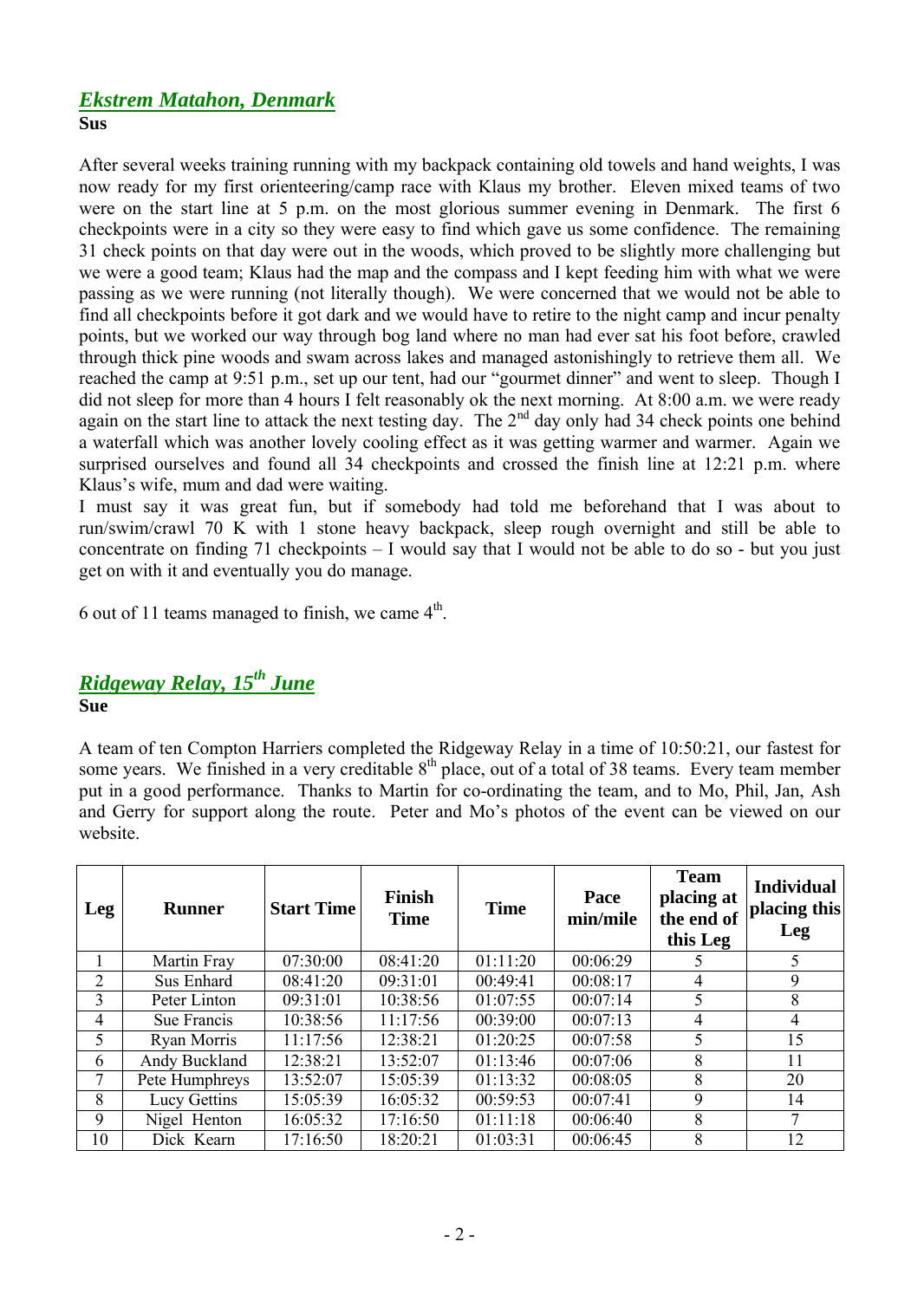# *Compton Harriers also competed in……..*

**Chiltern Chase 10K,**  $I^{st}$  **June:** Ryan (39:16), Peter (42:42) and Sally (53:59) all put in good performances, with Sally's time being a P.B. First man was Chris Dettmar (33:10) and first lady Sarah Gee (38:12). 550 took part.

**Thames Run, Wallingford, 8<sup>th</sup> June**: Originally billed as a 13K event, this was reduced to 10K  $(9.55K)$  by Andy's Garmin) due to local flooding. Ryan ran 38:26 to finish  $13<sup>th</sup>$ , Andy 39:15 (19<sup>th</sup>), and Meena 45:56 (11<sup>th</sup> lady).

*Humphs Hilly Half, Bourton, 29th June:* Peter and Meena took part in this tough event, finishing in  $\sim$ 1:38 and  $\sim$ 1:49 respectively.

# *Boundary Run & Walk, 26th June*

**Sue**

Although we had a small turnout this year (almost as many helpers as competitors!), the Boundary event went very well. The weather was nice for running, and underfoot conditions were good. As we started in the Cricket Field, the route was approximately 1 minute longer than in recent years, but this is actually a more logical place to start so will probably be used in the future.

Ryan took the lead from the start and ran well to defend his title and better his 2007 time, despite the longer distance. Dick, Sue and Matt ran more or less together for the first 4 miles. Matt pushed on up the hills through East Ilsley and established himself safely in second spot. Dick and Sue continued their battle until the last quarter mile, when Dick opened up a gap. Lucy put in an excellent performance, ably paced by a jet-lagged Martin, and finished very strongly. Pete was next home, having run alone for much of the way. Meena missed the turning into 'Death Valley', and ran on for several minutes before realizing her mistake, but did well to gain two places again. Tom set off steadily, but gained a place in the second half of the race, and Isabel completed the Boundary Race for the first time.

Many thanks again to everyone who helped with the event: Mo for manning the drinks station, Dick and Ryan for clearing the tracks, and Lucy, Martin, Meena  $\&$  Sus for route marking.

|                 | <b>Runners</b>      |             |                 | <b>Walkers</b>       |             |
|-----------------|---------------------|-------------|-----------------|----------------------|-------------|
| <b>Position</b> | <b>Name</b>         | <b>Time</b> | <b>Position</b> | <b>Name</b>          | <b>Time</b> |
| 1               | Ryan Morris         | 55:51       | $l =$           | Elizabeth Slack      | 2:24:4      |
| 2               | <b>Matt Forster</b> | $*58:30$    | $=$             | <b>Richard Oakes</b> | 2:24:4      |
| 3               | Dick Kearn          | 59:24       |                 |                      |             |
| 4               | Sue Baigent         | 59:48       |                 |                      |             |
| 5               | Lucy Gettins        | 1:04:21     |                 |                      |             |
| 6               | Martin Fray         | 1:04:23     |                 |                      |             |
| 7               | Pete Humphreys      | $*1:08:00$  |                 |                      |             |
| 8               | Philomena Mburu     | 1:17:13     |                 |                      |             |
| 9               | Tom Doy             | 1:21:23     |                 |                      |             |
| 10              | Isabel MacDonald    | 1:23:19     |                 |                      |             |

|   | <b>Runners</b> |             | <b>Walkers</b>     |                      |             |  |  |
|---|----------------|-------------|--------------------|----------------------|-------------|--|--|
|   | Name           | <b>Time</b> | <b>Position</b>    | <b>Name</b>          | <b>Time</b> |  |  |
|   | Ryan Morris    | 55:51       | $=$                | Elizabeth Slack      | 2:24:45     |  |  |
| ⌒ | Matt Forster   | $*58:30$    | $=$ $\overline{ }$ | <b>Richard Oakes</b> | 2:24:45     |  |  |

(\* Due to a stopwatch problem, these times are approximate)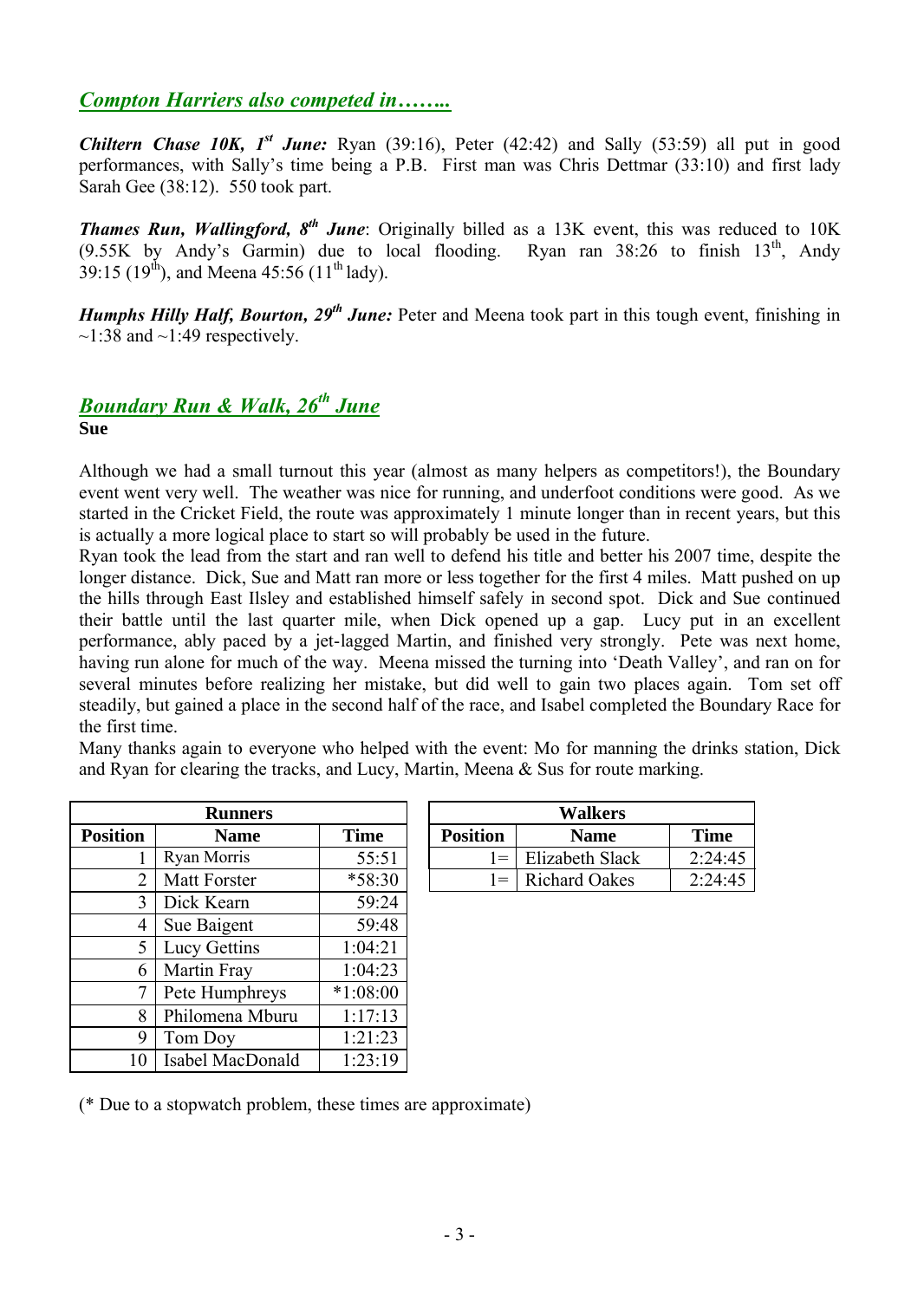## *Handicap Race* **Sue**

June's Handicap Race was held over the 'off-road' route, on a very pleasant running evening, which saw most of us setting P.B.s for this course. Lucy made a big improvement over her previous performance, and was a worthy winner for the second successive month. Meena took second spot, well clear of the rest of the field. Peter just held off Martin to clinch third place, but Martin can have the satisfaction of setting a course record. Dick, Andy, Sally and Sue followed in close succession. Sus completed the field, struggling to find speed just four days after her efforts in the Ekstrem Matahon.

Congratulations to Lucy, and thanks to Jan for timing. The next race is scheduled for Thursday  $31<sup>st</sup>$ July, again around the off-road route.

| Pos              | <b>Name</b> | <b>Start time</b> | <b>Finish time</b> | <b>Actual time</b> | Handicap       |
|------------------|-------------|-------------------|--------------------|--------------------|----------------|
|                  |             |                   |                    |                    | <b>Beaten?</b> |
|                  | Lucy        | 1:38              | 16:19              | 14:41              | $-1:41$        |
| $\overline{2}$   | Meena       | 0:46              | 16:34              | 15:48              | $-1:26$        |
| 3                | Peter       | 4:01              | 17:03              | 13:02              | $-0:57$        |
| $\boldsymbol{4}$ | Martin      | 4:39              | 17:05              | 12:26              | $-0:55$        |
| 5                | Dick        | 4:01              | 17:19              | 13:18              | $-0:41$        |
| 6                | Andy        | 4:41              | 17:26              | 12:45              | $-0:34$        |
| 7                | Sally       | 1:13              | 17:34              | 16:21              | $-0:26$        |
| 8                | Sue         | 4:34              | 17:36              | 13:02              | $-0:24$        |
| 9                | <b>Sus</b>  | 3:14              | 18:26              | 15:12              | $+0:26$        |

After five races, the positions at the top of the scoreboard remain unchanged, but Lucy's lead is now enormous! Can she be caught before the end of the year?

| Pos.             | <b>Name</b> | <b>Race points</b>       |                              |                |                         |                |                          |      |                              |                          |              |
|------------------|-------------|--------------------------|------------------------------|----------------|-------------------------|----------------|--------------------------|------|------------------------------|--------------------------|--------------|
|                  |             | Race                     | Race                         | Race           | Race                    | Race           | Race                     | Race | Race                         | Race                     | <b>Total</b> |
|                  |             | 1                        | $\overline{2}$               | 3              | $\overline{\mathbf{4}}$ | 5              | 6                        | 7    | 8                            | 9                        |              |
| $\mathbf{1}$     | Lucy        | 5                        | $\mathbf{r}$                 | 5              | 7                       | 7              | $\blacksquare$           |      | $\blacksquare$               | $\blacksquare$           | 31           |
| $\overline{2}$   | Sue         | 3                        | 6                            | 6              | $\overline{2}$          |                | -                        | -    | $\qquad \qquad \blacksquare$ | -                        | 18           |
| 3                | Dick        | $\mathcal{I}$            | $\qquad \qquad \blacksquare$ | -              | 6                       | 3              |                          |      | -                            | -                        | 16           |
| $\boldsymbol{4}$ | Martin      | 6                        | 4                            | -              |                         | 4              | $\overline{\phantom{0}}$ | -    | -                            | -                        | 15           |
| 5                | Andy        | 4                        | $\overline{\phantom{0}}$     | 7              |                         | $\overline{2}$ |                          |      | -                            | -                        | 13           |
| $6=$             | Pete H      |                          | 5                            | -              | $\overline{4}$          | -              | ۰                        |      | -                            | -                        | 10           |
| $6=$             | Peter L     | $\overline{2}$           | -                            | -              | 3                       | 5              |                          |      | -                            | -                        | 10           |
| $8=$             | Kirsty      |                          | $\overline{\phantom{0}}$     | $\overline{4}$ |                         |                |                          |      |                              |                          | 6            |
| $8=$             | Sally       | $\overline{\phantom{a}}$ | -                            | -              | 5                       |                |                          |      | -                            | -                        | 6            |
| $8=$             | Meena       | $\overline{\phantom{a}}$ | $\overline{\phantom{a}}$     | -              | Ξ.                      | 6              | $\overline{\phantom{0}}$ |      | -                            | -                        | 6            |
| $11=$            | Sus         | $\overline{\phantom{0}}$ | $\blacksquare$               | -              | -                       |                | $\overline{\phantom{0}}$ |      | $\blacksquare$               | $\overline{\phantom{0}}$ |              |
| $11=$            | John        |                          | $\overline{\phantom{a}}$     |                |                         |                |                          |      |                              |                          |              |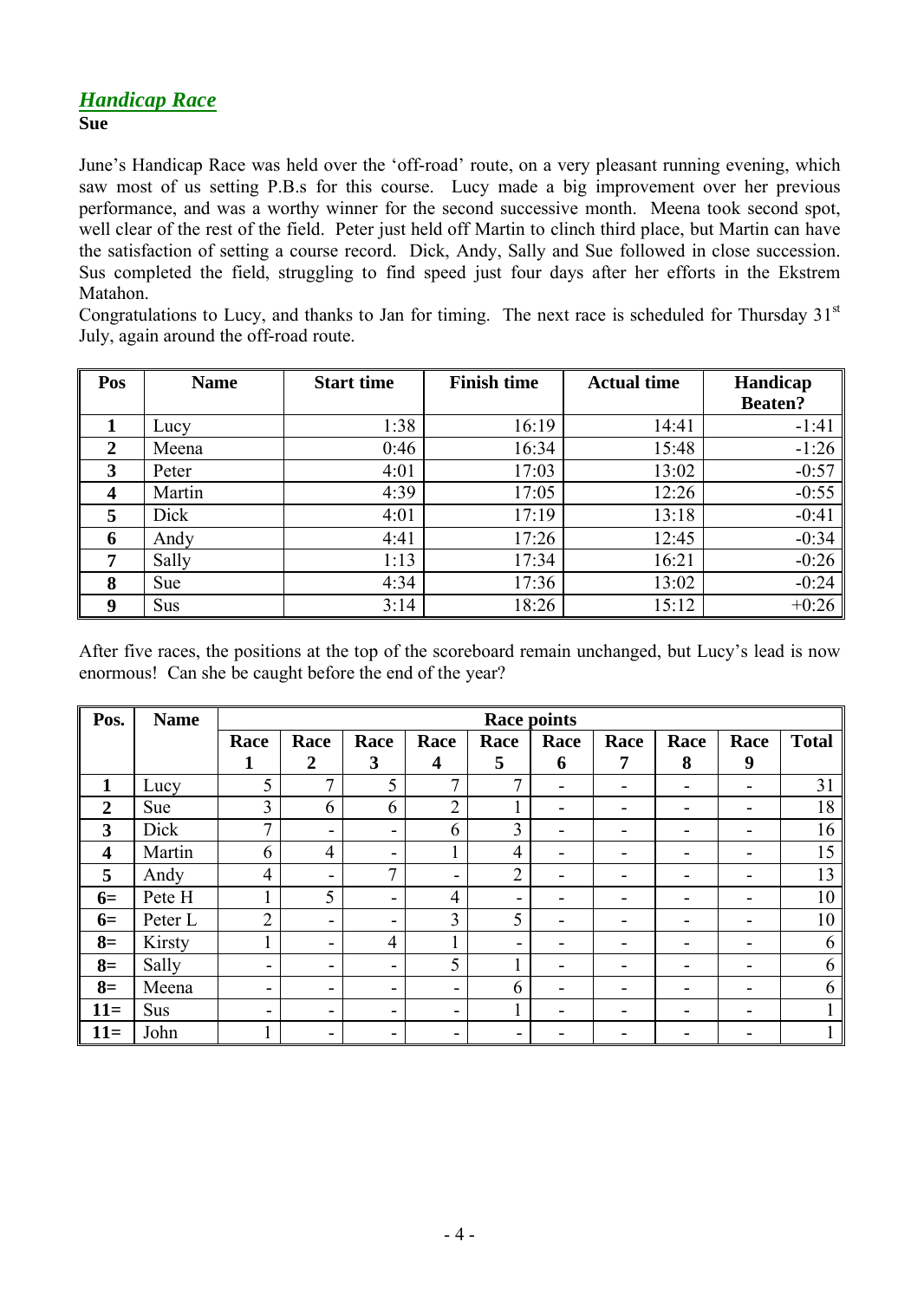# *Website update… http://www.comptonharriers.org.uk* **Mo**

Further to last month's articles on marathon preparation and beating injury, this month I have some tips on improving your running form which can help you run quicker, more efficiently, and with less stress on your body:

## **Look Ahead**

Your eyes should be focused on the ground about 10 to 20 feet ahead of you. Don't stare at your feet.

### **Land Mid-foot**

Don't be a toe runner or a heel-striker. If you land on your toes, your calves will get tight or fatigue quickly and you may develop shin pain. Landing on your heels means you are over-striding and in effect applying the brakes, which wastes energy and may cause injury. Try to land on the middle (ball) of your foot, and then roll through to the front of your toes.

### **Keep Hands at Your Waist**

Try to keep your hands at waist level where they might lightly brush your hip. Your arms should be at a 90 degree angle. Some runners have a tendency to hold their hands up by their chest, especially as they get tired. Ironically, you may actually get more tired by holding your arms that way and you'll start to feel tightness and tension in your shoulders and neck.

### **Relax Your Hands**

As you run, keep your arms and hands as relaxed as possible. You can gently cup your hands, as if you are holding an egg and you don't want to break it. Don't clench your fists because it can lead to tightness in the arms, shoulders, and neck.

### **Check Your Posture**

Keep your posture straight and erect. Your head should be up, your back straight, and shoulders level. Check your posture once in a while. When you're tired at the end of your run, it's common to slump over a little, which can lead to neck, shoulder, and lower-back pain. When you feel yourself slouching, poke your chest out.

### **Relax Your Shoulders**

Your shoulders should be relaxed and square or facing forward, not hunched over. Rounding the shoulders too far forward tends to tighten the chest and restrict breathing.

#### **Rotate Arms from the Shoulder**

Your arms should swing back and forth from your shoulder joint, not your elbow joint.

#### **Don't Bounce**

Try to keep your stride low to the ground and focus on quick turnover. Too much up-and-down movement is wasted energy and can be hard on your lower body. The higher you lift yourself off the ground, the greater the shock you have to absorb when landing and the faster your legs will fatigue.

#### **Keep Arms at Your Side**

Avoid side-to-side arm swinging. If your arms cross over your chest, you're more likely to slouch, which means you're not breathing efficiently. Imagine a vertical line splitting your body in half -- your hands should not cross it.

(Mo – July 2008)